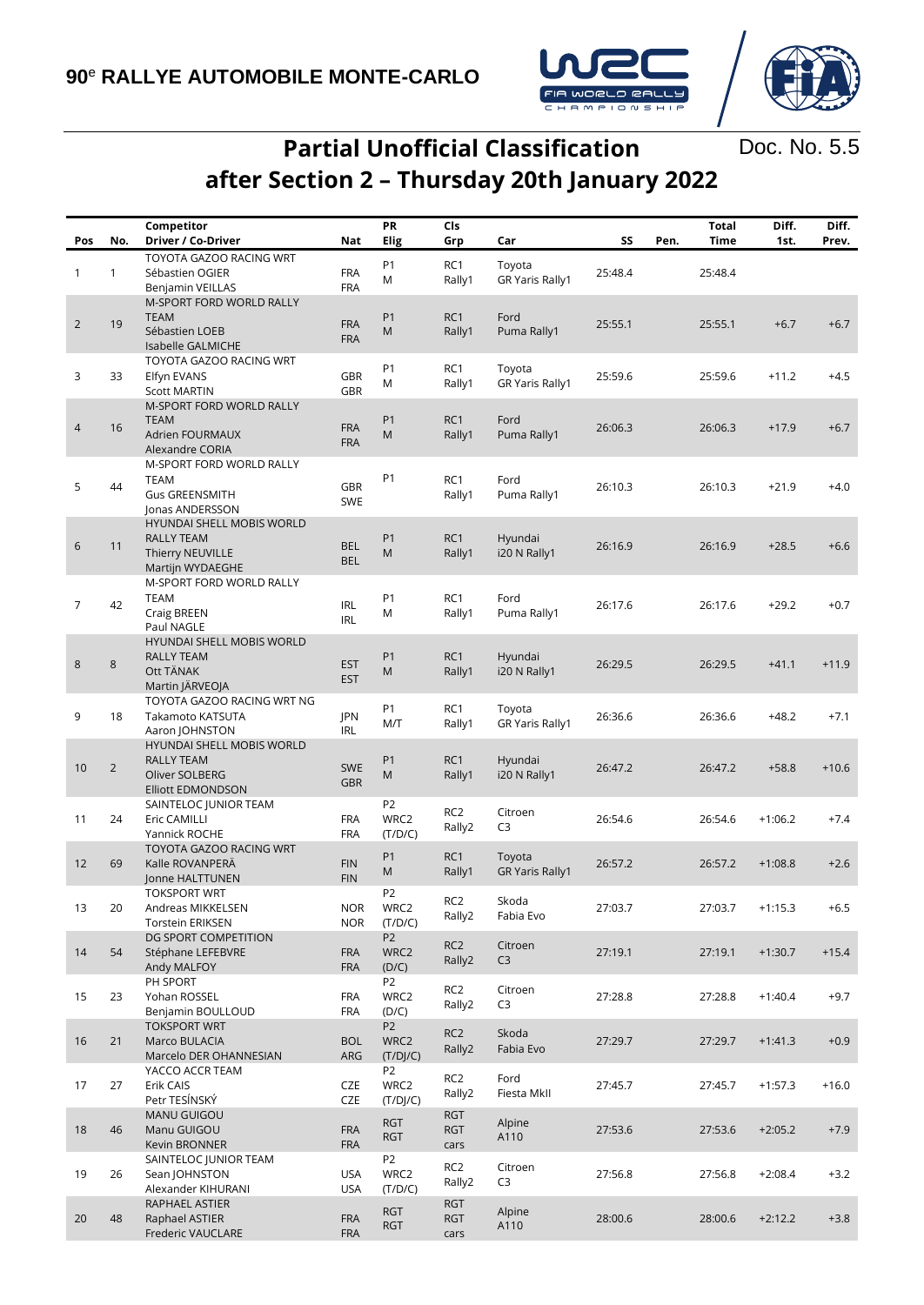



## **Partial Unofficial Classification after Section 2 – Thursday 20th January 2022**

|     |     | Competitor                                         |            | PR                       | Cls                       |                    |         |       | Total   | Diff.     | Diff.   |
|-----|-----|----------------------------------------------------|------------|--------------------------|---------------------------|--------------------|---------|-------|---------|-----------|---------|
| Pos | No. | Driver / Co-Driver                                 | Nat        | Elig                     | Grp                       | Car                | SS      | Pen.  | Time    | 1st.      | Prev.   |
|     |     | <b>FRANÇOIS DELECOUR</b>                           |            | RGT                      | <b>RGT</b>                | Alpine             |         |       |         |           |         |
| 21  | 47  | François DELECOUR                                  | <b>FRA</b> | <b>RGT</b>               | <b>RGT</b>                | A110               | 28:15.2 |       | 28:15.2 | $+2:26.8$ | $+14.6$ |
|     |     | Jean Rodolphe GUIGONNET<br><b>GRÉGOIRE MUNSTER</b> | <b>FRA</b> |                          | cars                      |                    |         |       |         |           |         |
| 22  | 28  | Grégoire MUNSTER                                   | <b>LUX</b> | P <sub>2</sub><br>WRC2   | RC <sub>2</sub>           | Hyundai            | 28:17.8 |       | 28:17.8 | $+2:29.4$ | $+2.6$  |
|     |     | Louis LOUKA                                        | <b>BEL</b> | (D]/CJ)                  | Rally2                    | i20 N              |         |       |         |           |         |
|     |     | <b>MAURO MIELE</b>                                 |            | P <sub>2</sub>           |                           |                    |         |       |         |           |         |
| 23  | 34  | Mauro MIELE                                        | ITA        | WRC2                     | RC <sub>2</sub>           | Skoda              | 28:26.4 |       | 28:26.4 | $+2:38.0$ | $+8.6$  |
|     |     | Luca BELTRAME                                      | <b>ITA</b> | (DM/C)                   | Rally2                    | Fabia              |         |       |         |           |         |
|     |     | <b>MATTEO GAMBA</b>                                |            |                          |                           |                    |         |       |         |           |         |
| 24  | 58  | Matteo GAMBA                                       | <b>ITA</b> |                          | RC <sub>2</sub>           | Skoda              | 28:41.8 |       | 28:41.8 | $+2:53.4$ | $+15.4$ |
|     |     | Nicolò GONELLA                                     | <b>ITA</b> |                          | Rally2                    | Fabia Evo          |         |       |         |           |         |
|     |     | ALESSANDRO GINO                                    |            |                          | RC <sub>2</sub>           | Hyundai            |         |       |         |           |         |
| 25  | 62  | Alessandro GINO                                    | <b>ITA</b> |                          | Rally2                    | <b>NG i20</b>      | 28:46.6 |       | 28:46.6 | $+2:58.2$ | $+4.8$  |
|     |     | Daniele MICHI                                      | <b>ITA</b> |                          |                           |                    |         |       |         |           |         |
|     |     | <b>OLIVIER BURRI</b>                               |            | P <sub>2</sub>           | RC <sub>2</sub>           | Volkswagen         |         |       |         |           |         |
| 26  | 31  | <b>Olivier BURRI</b>                               | <b>CHE</b> | WRC2                     | Rally2                    | Polo GTI           | 29:13.4 |       | 29:13.4 | $+3:25.0$ | $+26.8$ |
|     |     | Anderson LEVRATTI<br><b>ANTHONY FOTIA</b>          | <b>FRA</b> | (DM/C)                   |                           |                    |         |       |         |           |         |
| 27  | 79  | Anthony FOTIA                                      | <b>FRA</b> |                          | RC4                       | Renault            | 29:14.7 |       | 29:14.7 | +3:26.3   | $+1.3$  |
|     |     | Arnaud DUNAND                                      | <b>FRA</b> |                          | Rally4                    | Clio Rally4        |         |       |         |           |         |
|     |     | <b>FREDDY LOIX</b>                                 |            | P <sub>2</sub>           |                           |                    |         |       |         |           |         |
| 28  | 30  | Freddy LOIX                                        | <b>BEL</b> | WRC2                     | RC <sub>2</sub>           | Skoda              | 29:15.0 |       | 29:15.0 | $+3:26.6$ | $+0.3$  |
|     |     | Pieter TSJOEN                                      | <b>BEL</b> | (DM/C)                   | Rally2                    | Fabia Evo          |         |       |         |           |         |
|     |     | <b>ELWIS CHENTRE</b>                               |            |                          |                           |                    |         |       |         |           |         |
| 29  | 57  | <b>Elwis CHENTRE</b>                               | <b>ITA</b> |                          | RC <sub>2</sub><br>Rally2 | Skoda<br>Fabia Evo | 29:28.7 |       | 29:28.7 | +3:40.3   | $+13.7$ |
|     |     | Massimiliano BAY                                   | <b>ITA</b> |                          |                           |                    |         |       |         |           |         |
|     |     | LUC PISTACHI                                       |            |                          | RC <sub>2</sub>           | Skoda              |         |       |         |           |         |
| 30  | 60  | Luc PISTACHI                                       | <b>FRA</b> |                          | Rally2                    | Fabia              | 29:33.8 |       | 29:33.8 | $+3:45.4$ | $+5.1$  |
|     |     | Laëtitia AUTHIER                                   | <b>FRA</b> |                          |                           |                    |         |       |         |           |         |
| 31  | 32  | YACCO ACCR TEAM<br>Pierre RAGUES                   | <b>FRA</b> | P <sub>2</sub><br>WRC2   | RC <sub>2</sub>           | Volkswagen         | 29:39.1 |       | 29:39.1 | $+3:50.7$ | $+5.3$  |
|     |     | Julien PESENTI                                     | <b>FRA</b> | (T/D/C)                  | Rally2                    | Polo GTI           |         |       |         |           |         |
|     |     | JOHANNES KEFERBÖCK                                 |            | P <sub>2</sub>           |                           |                    |         |       |         |           |         |
| 32  | 29  | Johannes KEFERBOCK                                 | <b>AUT</b> | WRC2                     | RC <sub>2</sub>           | Skoda              | 29:47.9 |       | 29:47.9 | $+3:59.5$ | $+8.8$  |
|     |     | Ilka MINOR                                         | AUT        | (D/C)                    | Rally2                    | Fabia Evo          |         |       |         |           |         |
|     |     | PHILIPPE BAFFOUN                                   |            |                          | RC <sub>2</sub>           | Volkswagen         |         |       |         |           |         |
| 33  | 55  | Philippe BAFFOUN                                   | <b>FRA</b> |                          | Rally2                    | Polo GTI           | 29:49.0 |       | 29:49.0 | $+4:00.6$ | $+1.1$  |
|     |     | Charlyne QUARTINI                                  | <b>FRA</b> |                          |                           |                    |         |       |         |           |         |
|     |     | <b>TOKSPORT WRT 2</b>                              |            | P <sub>2</sub>           | RC <sub>2</sub>           | Skoda              |         |       |         |           |         |
| 34  | 22  | Nikolay GRYAZIN                                    | <b>RAF</b> | WRC2                     | Rally2                    | Fabia Evo          | 29:49.7 |       | 29:49.7 | $+4:01.3$ | $+0.7$  |
|     |     | Konstantin ALEKSANDROV<br>JEAN-MICHEL RAOUX        | <b>RAF</b> | (D]/C)<br>P <sub>2</sub> |                           |                    |         |       |         |           |         |
| 35  | 37  | Jean-Michel RAOUX                                  | <b>FRA</b> | WRC2                     | RC <sub>2</sub>           | Volkswagen         | 29:49.7 |       | 29:49.7 | $+4:01.3$ |         |
|     |     | Laurent MAGAT                                      | <b>FRA</b> | (DM/CM)                  | Rally2                    | Polo GTI           |         |       |         |           |         |
|     |     | FRÉDÉRIK CASCIANI                                  |            |                          |                           |                    |         |       |         |           |         |
| 36  | 56  | Frédérik CASCIANI                                  | <b>FRA</b> |                          | RC <sub>2</sub>           | Skoda              | 29:52.3 |       | 29:52.3 | $+4:03.9$ | $+2.6$  |
|     |     | Vincent DELAPLANCHE                                | <b>FRA</b> |                          | Rally2                    | Fabia Evo          |         |       |         |           |         |
|     |     | JAN ČERNÝ                                          |            | P3                       | RC3                       | Ford               |         |       |         |           |         |
| 37  | 45  | Jan ČERNÝ                                          | CZE        | WRC3                     | Rally3                    | Fiesta Rally3      | 30:06.8 |       | 30:06.8 | $+4:18.4$ | $+14.5$ |
|     |     | Petr ČERNOHORSKÝ                                   | CZE        |                          |                           |                    |         |       |         |           |         |
|     |     | MARIJAN GRIEBEL                                    |            |                          | RC4                       | Opel               |         |       |         |           |         |
| 38  | 74  | Marijan GRIEBEL                                    | <b>DEU</b> |                          | Rally4                    | Corsa Rally4       | 30:17.8 |       | 30:17.8 | $+4:29.4$ | $+11.0$ |
|     |     | Alexander RATH                                     | <b>DEU</b> |                          |                           |                    |         |       |         |           |         |
| 39  | 35  | EAMONN BOLAND<br>Eamonn BOLAND                     | IRL        | P <sub>2</sub><br>WRC2   | RC <sub>2</sub>           | Ford               | 30:27.5 |       | 30:27.5 | +4:39.1   | $+9.7$  |
|     |     | MJ                                                 | <b>IRL</b> | (DM/CM)                  | Rally2                    | Fiesta             |         |       |         |           |         |
|     |     | <b>SAMI PAJARI</b>                                 |            |                          |                           |                    |         |       |         |           |         |
| 40  | 41  | Sami PAJARI                                        | <b>FIN</b> | P <sub>3</sub>           | RC3                       | Ford               | 30:28.0 |       | 30:28.0 | $+4:39.6$ | $+0.5$  |
|     |     | Enni MÄLKÖNEN                                      | <b>FIN</b> | WRC3                     | Rally3                    | Fiesta Rally3      |         |       |         |           |         |
|     |     | ROBERTO DAPRÀ                                      |            |                          | RC4                       | Ford               |         |       |         |           |         |
| 41  | 75  | Roberto DAPRÀ                                      | ITA        |                          | Rally4                    | Fiesta             | 30:40.3 |       | 30:40.3 | +4:51.9   | $+12.3$ |
|     |     | Luca GUGLIELMETTI                                  | <b>ITA</b> |                          |                           |                    |         |       |         |           |         |
|     |     | <b>CHRIS INGRAM</b>                                |            | P <sub>2</sub>           | RC <sub>2</sub>           | Skoda              |         |       |         |           |         |
| 42  | 25  | Christopher INGRAM                                 | GBR        | WRC2                     | Rally2                    | Fabia Evo          | 29:07.4 | 01:40 | 30:47.4 | $+4:59.0$ | $+7.1$  |
|     |     | Ross WHITTOCK                                      | <b>GBR</b> | (D]/C)                   |                           |                    |         |       |         |           |         |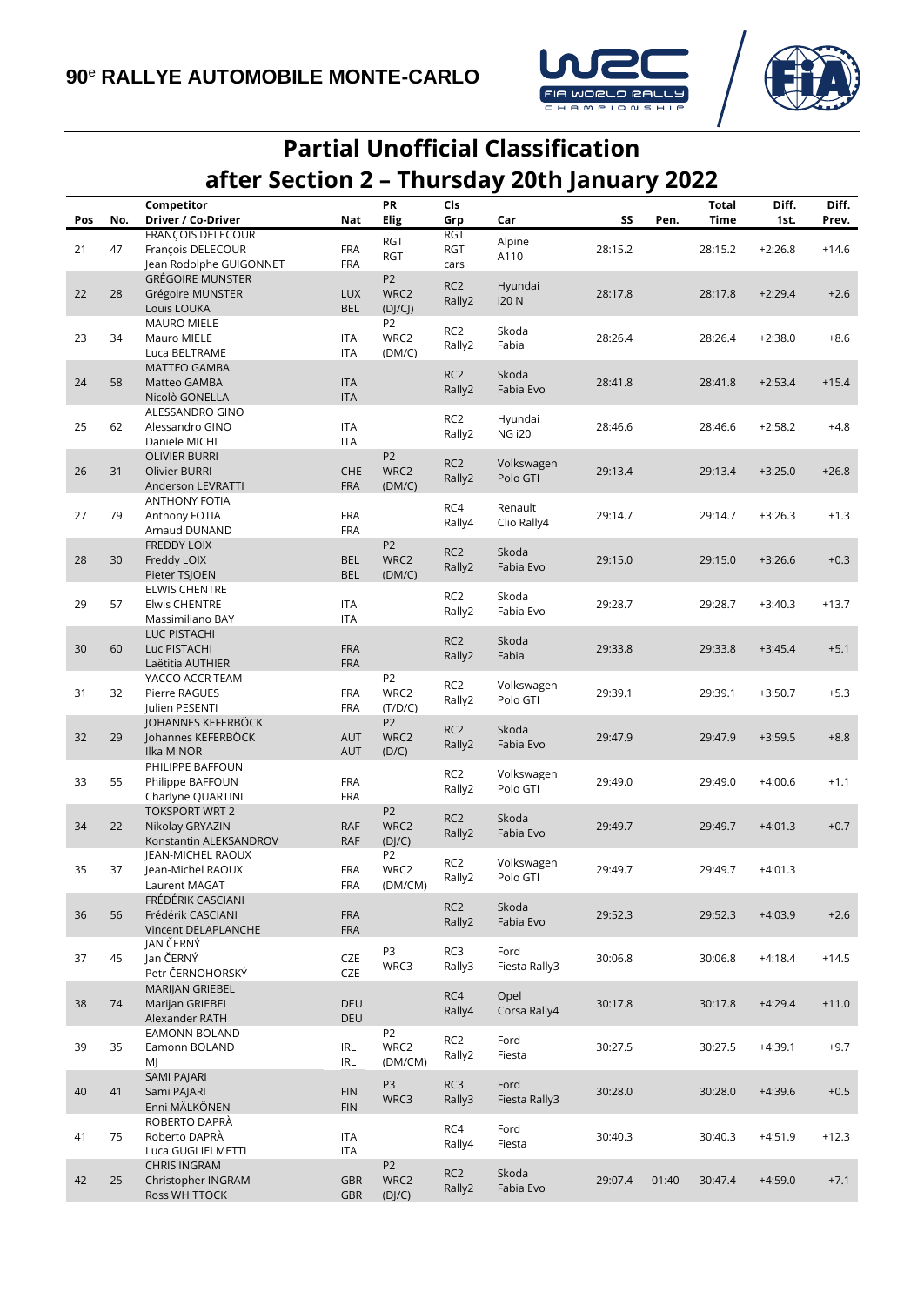



## **Partial Unofficial Classification after Section 2 – Thursday 20th January 2022**

|     |     | Competitor                                                          |                          | PR                                | Cls                              |                         |         |       | <b>Total</b> | Diff.     | Diff.   |
|-----|-----|---------------------------------------------------------------------|--------------------------|-----------------------------------|----------------------------------|-------------------------|---------|-------|--------------|-----------|---------|
| Pos | No. | Driver / Co-Driver                                                  | Nat                      | Elig                              | Grp                              | Car                     | SS      | Pen.  | Time         | 1st.      | Prev.   |
| 43  | 61  | YANIS DESANGLES<br>Yanis DESANGLES                                  | <b>FRA</b>               |                                   | RC <sub>2</sub><br>Rally2        | Skoda<br>Fabia          | 30:55.6 |       | 30:55.6      | $+5:07.2$ | $+8.2$  |
| 44  | 53  | Nicolas THERON<br><b>CRISTOPHE CASANOVA</b><br>Christophe CASANOVA  | <b>FRA</b><br><b>FRA</b> | <b>RGT</b><br><b>RGT</b>          | <b>RGT</b><br><b>RGT</b>         | Alpine<br>A110          | 31:14.1 |       | 31:14.1      | $+5:25.7$ | $+18.5$ |
|     |     | Dominique CORVI<br>SACHA ALTHAUS                                    | <b>FRA</b>               |                                   | cars                             |                         |         |       |              |           |         |
| 45  | 70  | Sacha ALTHAUS<br>Lisiane ZBINDEN                                    | CHE<br>CHE               |                                   | RC4<br>Rally4                    | Renault<br>Clio Rally4  | 31:23.9 |       | 31:23.9      | $+5:35.5$ | $+9.8$  |
| 46  | 43  | <b>ENRICO BRAZZOLI</b><br>Enrico BRAZZOLI<br>Manuel FENOLI          | <b>ITA</b><br><b>ITA</b> | P <sub>3</sub><br>WRC3            | RC3<br>Rally3                    | Ford<br>Fiesta Rally3   | 31:28.7 |       | 31:28.7      | $+5:40.3$ | $+4.8$  |
| 47  | 80  | <b>GHJUVANNI ROSSI</b><br>Ghjuvanni ROSSI<br>Maxime MARTINI         | <b>FRA</b><br><b>FRA</b> |                                   | RC5<br>Rally5                    | Renault<br>Clio RS Line | 31:50.2 |       | 31:50.2      | $+6:01.8$ | $+21.5$ |
| 48  | 78  | TIM VAN PARIJS<br>Tim VAN PARIJS<br>Kurt HEYNDRICKX                 | <b>BEL</b><br><b>BEL</b> |                                   | RC4<br>Rally4                    | Renault<br>Clio Rally4  | 31:50.3 |       | 31:50.3      | $+6:01.9$ | $+0.1$  |
| 49  | 40  | <b>FABRIZIO ARENGI</b><br>Fabrizio ARENGI<br>Massimiliano BOSI      | <b>ITA</b><br><b>ITA</b> | P <sub>2</sub><br>WRC2<br>(DM/C)  | RC <sub>2</sub><br>Rally2        | Skoda<br>Fabia Evo      | 32:14.6 |       | 32:14.6      | $+6:26.2$ | $+24.3$ |
| 50  | 76  | <b>STYVE JUIF</b><br>Styve JUIF<br>Maxime BIEGALKE                  | <b>FRA</b><br><b>FRA</b> |                                   | RC4<br>Rally4                    | Renault<br>Clio Rally4  | 32:15.8 |       | 32:15.8      | $+6:27.4$ | $+1.2$  |
| 51  | 59  | PIERRE PERGOLA<br>Pierre PERGOLA<br>Fabrice CORONA                  | FRA<br><b>FRA</b>        |                                   | RC <sub>2</sub><br>Rally2        | Skoda<br>Fabia          | 32:19.6 |       | 32:19.6      | $+6:31.2$ | $+3.8$  |
| 52  | 85  | ESTEBAN VALLÍN<br>Esteban VALLÍN<br>Borja ODRIOZOLA                 | <b>ESP</b><br><b>ESP</b> |                                   | RC5<br>Rally5                    | Renault<br>Clio RS Line | 32:23.9 |       | 32:23.9      | $+6:35.5$ | $+4.3$  |
| 53  | 51  | <b>ALBERTO SASSI</b><br>Alberto SASSI<br>Gabriele ROMEI             | <b>ITA</b><br><b>ITA</b> | <b>RGT</b><br><b>RGT</b>          | <b>RGT</b><br><b>RGT</b><br>cars | Abarth<br>124 Rally     | 32:34.9 |       | 32:34.9      | $+6:46.5$ | $+11.0$ |
| 54  | 77  | PIERRE TANCI<br>Pierre TANCI<br>Sébastien MALET                     | FRA<br><b>FRA</b>        |                                   | RC4<br>Rally4                    | Renault<br>Clio Rally4  | 32:54.9 |       | 32:54.9      | $+7:06.5$ | $+20.0$ |
| 55  | 65  | <b>CHRISTOPHE BERARD</b><br>Christophe BERARD<br>Christophe BERNABO | <b>FRA</b><br><b>FRA</b> |                                   | RC4<br>R3T                       | Renault<br>Clio RS      | 33:02.9 |       | 33:02.9      | $+7:14.5$ | $+8.0$  |
| 56  | 36  | FRÉDÉRIC ROSATI<br>Frédéric ROSATI<br>Philippe MARCHETTO            | <b>FRA</b><br><b>FRA</b> | P <sub>2</sub><br>WRC2<br>(DM/CM) | RC <sub>2</sub><br>Rally2        | Hyundai<br>i20 N        | 31:04.0 | 02:00 | 33:04.0      | $+7:15.6$ | $+1.1$  |
| 57  | 63  | JÉRÔME AYMARD<br>Jérôme AYMARD<br>Sandrine AYMARD BOUIX             | <b>FRA</b><br>FRA        |                                   | RC4<br>R3T                       | Renault<br>Clio RS      | 33:08.8 |       | 33:08.8      | $+7:20.4$ | $+4.8$  |
| 58  | 73  | JEAN PAUL PALMERO<br>Jean Paul PALMERO<br>Mattia PASTORINO          | MCO<br><b>ITA</b>        |                                   | RC4<br>Rally4                    | Peugeot<br>208 Rally 4  | 33:21.8 |       | 33:21.8      | $+7:33.4$ | $+13.0$ |
| 59  | 49  | MARTIN RADA<br>Martin RADA<br>Jaroslav JUGAS                        | CZE<br>CZE               | <b>RGT</b><br>RGT                 | <b>RGT</b><br>RGT<br>cars        | Abarth<br>124 Rally     | 33:27.1 |       | 33:27.1      | $+7:38.7$ | $+5.3$  |
| 60  | 52  | ROBERTO GOBBIN<br>Roberto GOBBIN<br>Fabio GRIMALDI                  | <b>ITA</b><br><b>ITA</b> | <b>RGT</b><br><b>RGT</b>          | <b>RGT</b><br><b>RGT</b><br>cars | Abarth<br>124 Rally     | 33:42.4 |       | 33:42.4      | $+7:54.0$ | $+15.3$ |
| 61  | 87  | <b>ERIC ROYERE</b><br>Eric ROYERE<br>Gilbert DINI                   | <b>FRA</b><br><b>FRA</b> |                                   | RC5<br>Rally5                    | Renault<br>Clio RS Line | 33:42.5 |       | 33:42.5      | $+7:54.1$ | $+0.1$  |
| 62  | 64  | ZOLTÁN LÁSZLÓ<br>Zoltán LÁSZLÓ<br>Tamàs BEGALA                      | <b>HUN</b><br><b>HUN</b> | P3<br>WRC3                        | RC3<br>Rally3                    | Ford<br>Fiesta Rally3   | 33:43.5 |       | 33:43.5      | $+7:55.1$ | $+1.0$  |
| 63  | 71  | JEAN MARC GUILLON<br>Jean Marc GUILLON<br>Guillaume FERRARI         | <b>FRA</b><br><b>FRA</b> |                                   | RC4<br>Rally4-<br>R <sub>2</sub> | Peugeot<br>208          | 33:52.3 |       | 33:52.3      | $+8:03.9$ | $+8.8$  |
| 64  | 83  | JAUFFREY MAGNAN BAYLE<br>Jauffrey MAGNAN BAYLE<br>Kevin MARCHETTI   | <b>FRA</b><br><b>FRA</b> |                                   | RC5<br>Rally5                    | Renault<br>Clio RS Line | 34:07.9 |       | 34:07.9      | $+8:19.5$ | $+15.6$ |